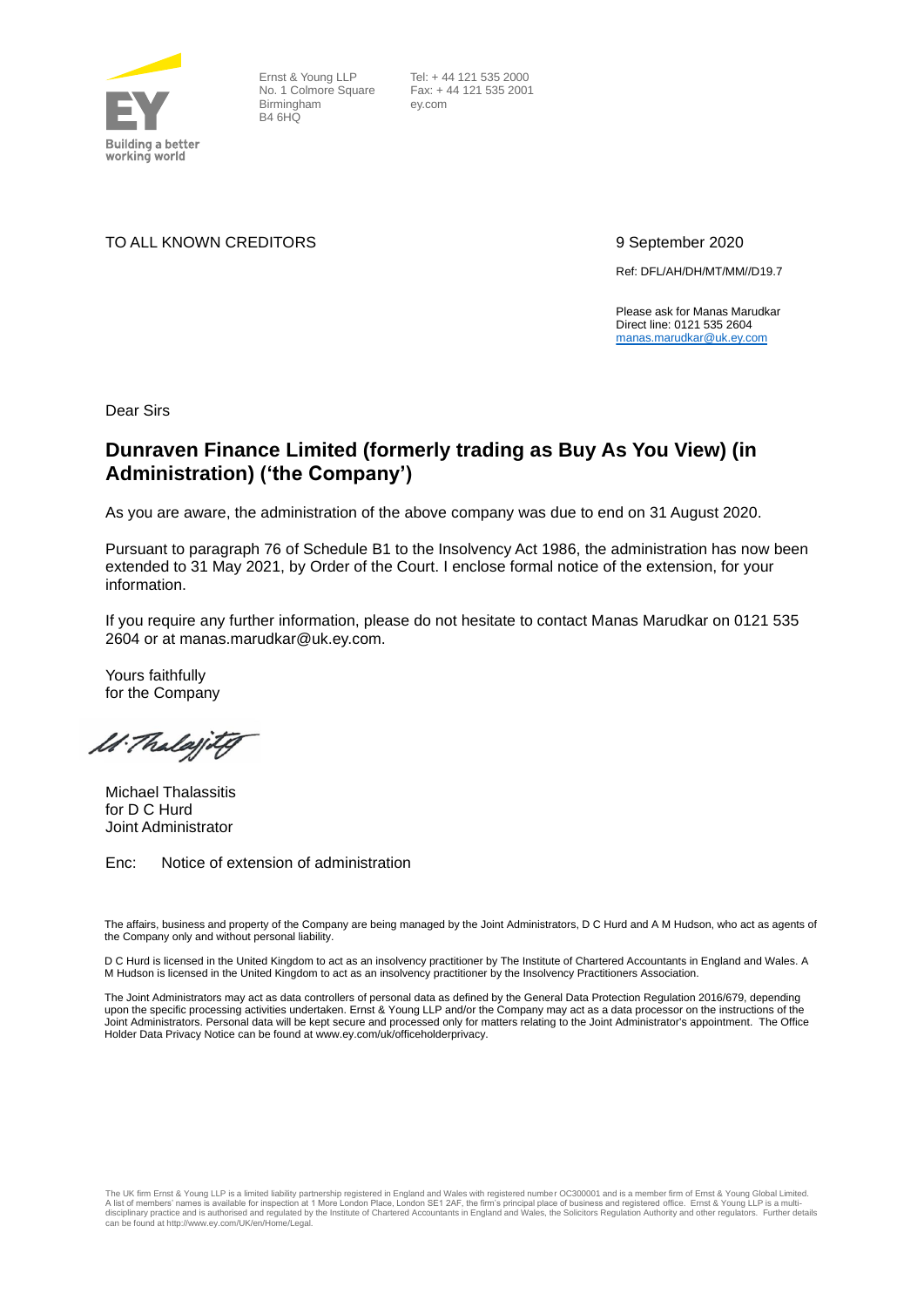## **Rules 3.54 (5) and 3.54)6), Insolvency (England and Wales) Rules 2016**

The Insolvency Act 1986

 $\overline{1}$ 

## **Notice of extension of period of administration**

|                                                                | Name of Company                                                         | Company number                                                                       |  |
|----------------------------------------------------------------|-------------------------------------------------------------------------|--------------------------------------------------------------------------------------|--|
|                                                                | DUNRAVEN FINANCE LIMITED (IN<br><b>ADMINISTRATION)</b>                  | 01252688                                                                             |  |
|                                                                |                                                                         |                                                                                      |  |
|                                                                | In the                                                                  | Court case number                                                                    |  |
|                                                                | High Court of Justice, Royal Courts of<br>Justice, Chancery Division    | 6440 of 2017                                                                         |  |
| (a) Insert<br>name(s) and<br>address(es) of<br>administrator(s | We (a) A M Hudson and D C Hurd<br>Colmore Square, Birmingham, B4 6HQ    | Ernst & Young LLP, 1 More London Place, London, SE1 2AF and Ernst & Young LLP, No. 1 |  |
| (b) Insert                                                     | having been appointed administrators of<br>(b) Dunraven Finance Limited |                                                                                      |  |
| name and<br>address of<br>registered<br>office of<br>company   | c/o Ernst & Young LLP, No. 1 Colmore Square, Birmingham, B4 6HQ         |                                                                                      |  |
| (c) Insert date<br>of appointment<br>$(d)$ looch               | on $(c)$<br>by $(d)$<br>31<br>August<br>2017                            | the director of the Company                                                          |  |

(d) Insert name of appointor / applicant

hereby give notice that the administration has been extended:

\* by order of the court made on 27 August 2020. The reasons for seeking the extension were to allow the Joint Administrators sufficient time to finalise a VAT bad debt relief claim; to allow sufficient time for creditors to process Prescribed Part distributions; to deal with customer queries in relation to redress claims; and complete all other matters that are necessary to complete prior to the conclusion of the Administration.